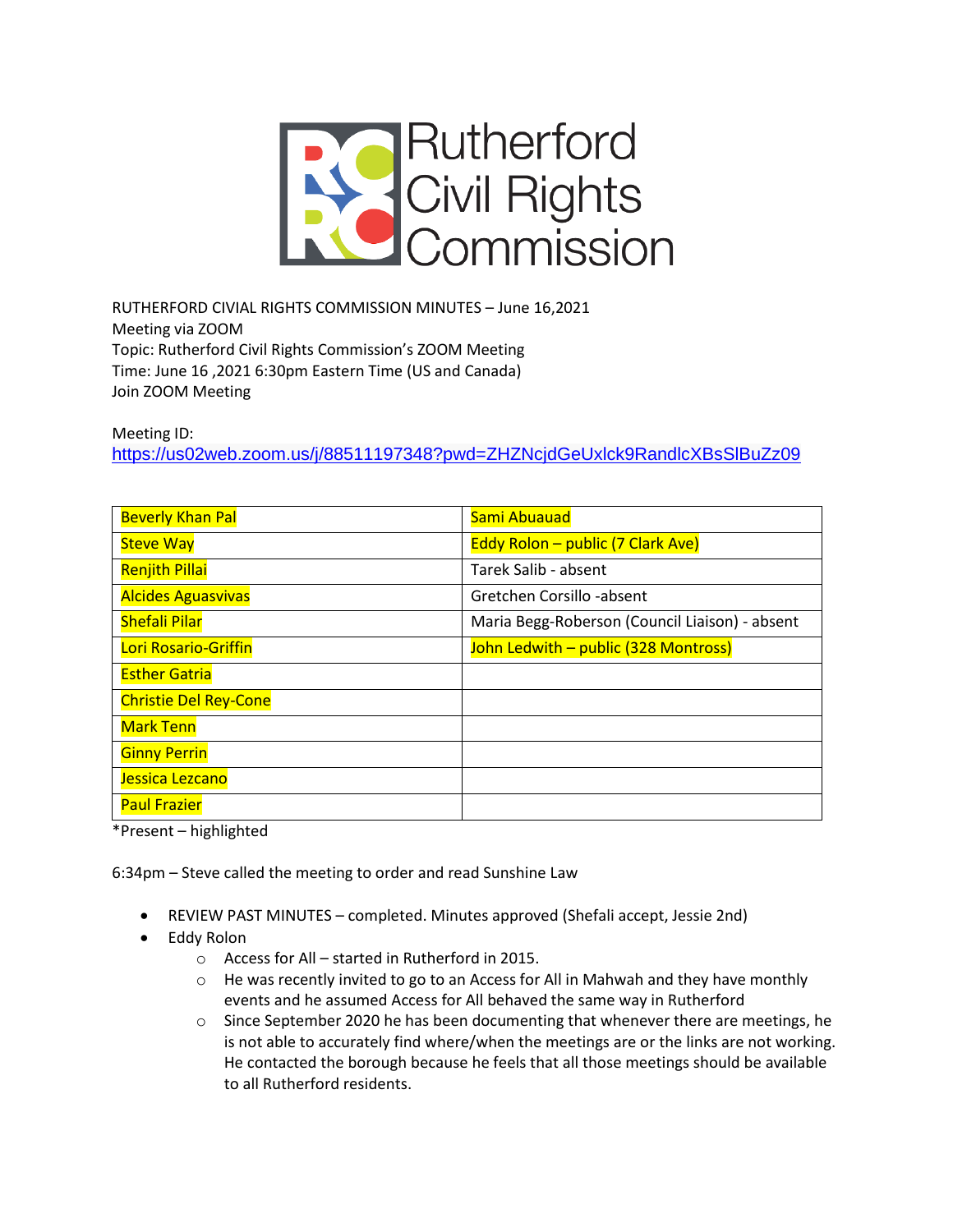- $\circ$  After March 15<sup>th</sup> borough attorney (Bruno and Ferrerro) responded to his complaint and told him that the meetings are not meant to be public
- $\circ$  Christie wants to know what Eddy's goal is to be able to have Access for All meetings available. Is he trying to get information or provide his insights?
	- She agrees that those that are interested should have access to those meetings however, it is possible that the meetings are not open to the public or being hosted due to COVID
- $\circ$  Ginny she will follow up to see if the Access for All committee is meant to be an open meeting or not.
- John Ledwith
	- o He is an admin for the Antiracism Initiative FB page
	- $\circ$  He had engaged with Mr. Hurley to make sure that equity was being taught in the schools.
	- $\circ$  A letter was written to Mr. Hurley which was shared on FB and Mr. Hurley's response was shared on the Civil Rights Commission
	- $\circ$  Christie summarized Mr. Hurley's letter where he was basically saying that the schools are not looking to appease the interests of every group and that the Antiracism Initiative is a FB group only. The letter implies that there is a lack of interest in partnership to teach equity.
	- $\circ$  Beverly will schedule a separate meeting to discuss this due to lack of time during today's meeting. We are aware of this as a group but since we have not all read the letter, we need a separate meeting to discuss it.
	- $\circ$  John says that he was invited by Mr. Hurley to meet with him and some of the members of the Antiracism Initiative in the upcoming days.
	- $\circ$  That one voice that wrote the letter is very "loud" and it is important that we get many other voices in support of equity and diversity education to drown out that voice.
- Lori scholarship
	- $\circ$  She went to the senior awards ceremony and presented the award to Ella Brown who was the recipient of the Marshall Scholarship (\$1500).
	- $\circ$  Since the Commission did not get to do our own scholarship this year, Lori wondered if we could match the Marshall Scholarship or round up to \$2000 to give Ella another scholarship from the Commission.
		- $G$ inny commented that it may not be the best way to give our scholarship because it may be seen as not having given others the opportunity to accept that scholarship.
	- $\circ$  The majority felt that it would be best to preserve what funds we have for scholarships and give it next year
- Mark movie screening
	- o July  $14<sup>th</sup>$  first movie screening date
		- Already reserved through Mayor and Council by Jessica
	- o Theme civil rights theme Movie (Pixar's Soul)
	- o Bev spoke about the lead in to the movie
		- Ella Brown has agreed to open the movie with a song
	- o Cliff Hanger will be running tech for the evening
		- They are semi-booked so he will go back to them to confirm again
		- He will also need to get a 2<sup>nd</sup> quote
		- Total is anticipated to be about \$1200
	- $\circ$  He is checking for the rights availability it will be about \$450 from Sling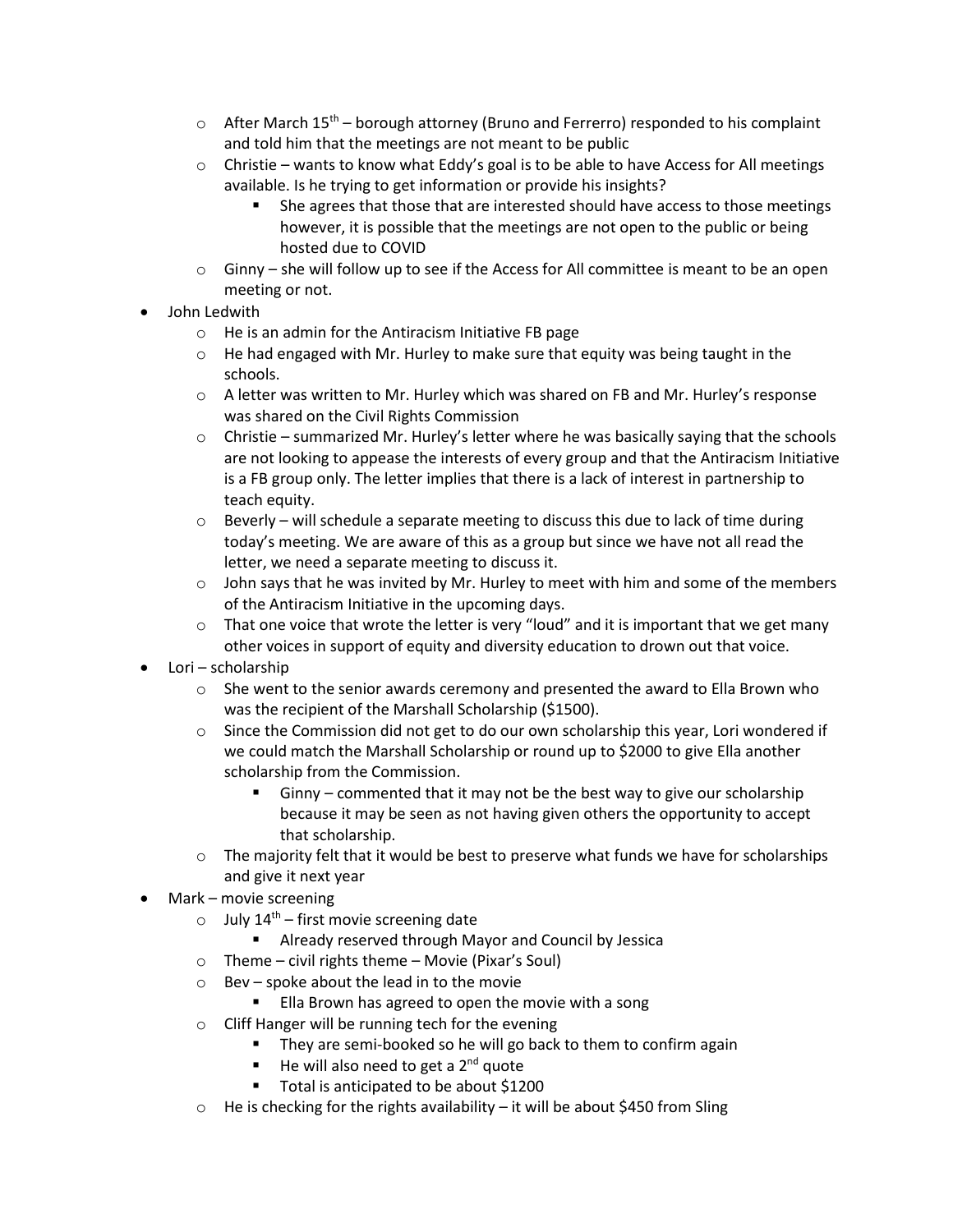- We are limited on PG rated civil rights movies in the event we are not able to get the rights to show Soul.
- $\circ$  Wants to know who to speak to after the meeting regarding invoicing/payment Renjith
- $\circ$  We will need lawn signs to inform people regarding COVID compliance Mark wants to know who to speak to regarding lawn signs – Alcides and Ginny volunteered
- $\circ$  Paul Frazier will supervise the event as Mark is not able to attend, although Mark will arrange everything in advance.
- Renjith treasury
	- o We have \$6872.89 as of 5/28/2021
	- o There are also some outstanding checks
	- $\circ$  We need to get a special approval from the borough for the Marshall Scholarship check since it is above \$1000.
	- $\circ$  He also informed Mark that the requisition form needs to be submitted this week for the Movie Night.
- Juneteenth
	- $\circ$  Beverly too many people are not able to commit to the date due to unavailability so the event will be postponed.
	- $\circ$  The Reverend wants to take on the Juneteenth event as just the church without involving the RCRC.
	- $\circ$  A suggestion was made to ask families to have their kids record something to say on a video and then we could put together a video to post. However, it may come across as last minute and may result is people thinking we are not as serious about the date and what it means.
	- $\circ$  Steve suggested posting on FB and IG to ask people to send a short video to us about what Juneteenth means to them.
	- o Alcides suggested to post things throughout the day that people send in
	- $\circ$  So, in conclusion, we are going to reach out to the two poets and some of the children who had spoken during the last Juneteenth event to send in video contributions and Alcides will post throughout the day.
- Christie and Lori bylaws
	- $\circ$  She made some more changes based on some comments that she received.
	- $\circ$  She sent them to the borough attorney, and she contacts him multiple times per week to get his approval.
	- $\circ$  After the borough attorney approves it, then the Mayor and Council have to approve it as well
- Multicultural festival (Music, movies, and movement)
	- $\circ$  Beverly there was a meeting on Friday with Mark, Paul, Steve, Jessica, and Bev and every chief in town
		- All the town Chiefs are all on board with our rebranding and summer series. They want it in writing.
		- The town Chiefs have asked us to look into Portal Potties
	- $\circ$  Paul mentioned that they talked about the food trucks and how they can be facing the park and we can avoid having to block Lincoln avenue (this will save us from having to pay for the extra expenses associated with blocking the street)
		- Paul said he sent a tentative schedule for each day and we can look it over and then decide how it needs to be modified.
		- Fundraising idea